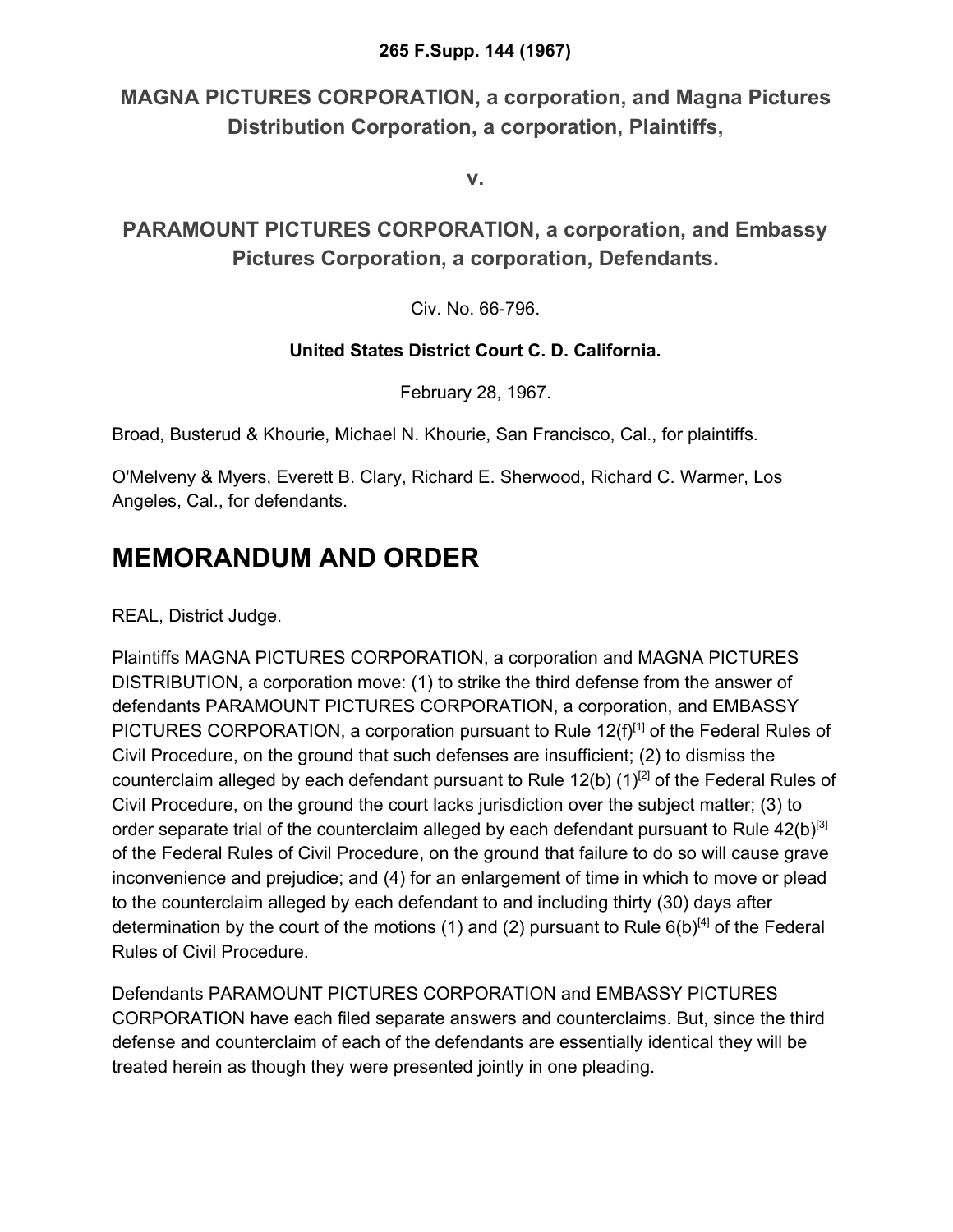# **BACKGROUND**

Plaintiffs instituted their action by a complaint for injunction and damages resulting from the alleged conspiracy of the defendants in violation of Sections 1 and 2 of the Sherman Act and Section 7 of the Clayton Act.

The alleged unlawful acts of the defendants arise out of the production and marketing of two motion pictures bearing the title "HARLOW." Plaintiffs allege that the defendants and others conspired to and engaged in a national campaign of boycott effectively foreclosing the free marketing of plaintiffs' motion picture "HARLOW."

Defendants filed their answer contending that: (1) plaintiffs' complaint fails to state a claim upon which relief can be granted; (2) defendants did not conspire to, nor violate the antitrust laws, and (3) plaintiffs themselves are guilty of unfair competition and are barred for assertion of their claims as the result of their illegal conduct and unclean hands. Defendants also filed a counterclaim alleging unfair competition on the part of the plaintiffs and asking affirmative relief by way of damages. In their counterclaim defendants seek to name a new party ELECTRONOVISION PRODUCTIONS, INC. as part of the conspiracy therein alleged.

It is the third defense and counterclaim of defendants that primarily bring the parties before the court at this time.

# **MOTION TO DISMISS THIRD DEFENSE[5]**

It would appear from the arguments of counsel and the memoranda filed both in support and in opposition to the motion here under discussion that the Supreme Court has clearly stated the law on the defense of unclean hands in antitrust litigation in the case of Kiefer-Stewart Co. v. Joseph E. Seagram & Sons, (1951) 340 U.S. 211, at page 214, 71 S.Ct. 259, 261, 95 L.Ed. 219 when it says:

"But the Sherman Act makes it an offense for respondents to agree among themselves to stop selling to particular customers. If petitioner and others were guilty of infractions of the antitrust laws, they could be held responsible in appropriate proceedings brought against them by the Government or by injured private persons. The *alleged illegal conduct of petitioner, however, could not legalize the unlawful combination by respondents nor immunize them against liability to those they injured.* Cf. Fashion Originators' Guild v. Trade Comm., 312 U.S. 457, 668, 61 S.Ct. 703, 85 L.Ed. 949; Mandeville Island Farms v. American Crystal Sugar Co., 334 U.S. 219, 242-243, 68 S.Ct. 996, 1009, 92 L.Ed. 1328." (emphasis added)

As obvious as the rule of the *Kiefer-Stewart* case (supra) may appear to be, it is not so simply dispositive of the consideration of the case before the court. This is particularly true in light of the interpretation given defendants third defense in defendants' memorandum.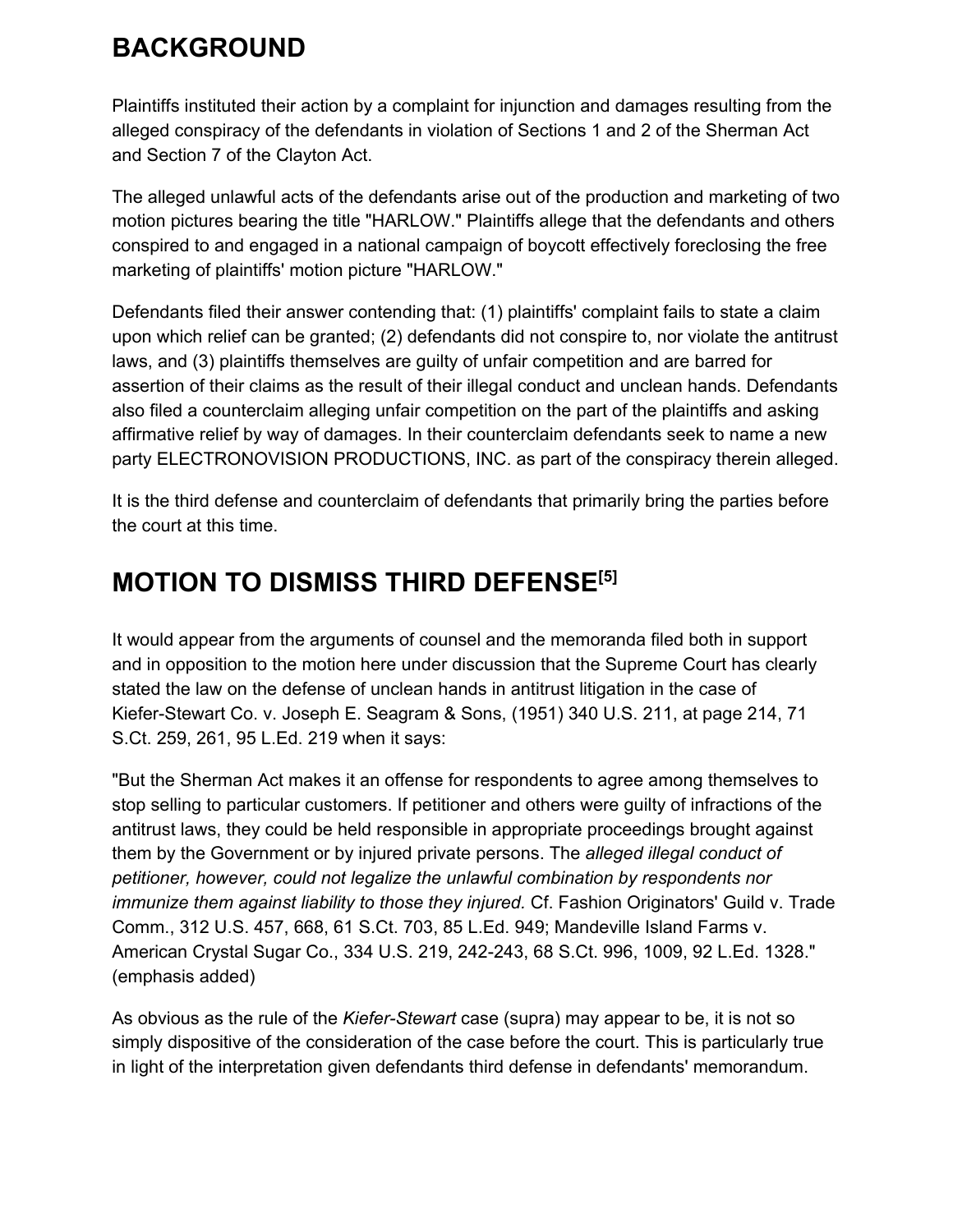Nor can the matter be resolved by oversimplification with labels such as "boycott" and "unclean hands."

Defendants claim that the allegations of the third defense are necessary to allow proof of the reasonableness of their actions in light of the plaintiffs' conduct. Plaintiffs, without conceding the admissibility of evidence to support the allegations of the third defense, claim that all relevant evidence of the reasonableness of the conduct on the part of defendants would be admissible under defendants general denial. But the concession is not so unequivocal as to make further consideration of the matter unnecessary.

In Times-Picayune v. United States, 345 U.S. 594, 73 S.Ct. 872, 97 L.Ed. 1277 (1953) the Supreme Court describes the inquiry into reasonableness in this language at page 615, 73 S.Ct. at page 884:

"\* \* \* For our inquiry to determine reasonableness under § 1 must focus on `the percentage of business controlled, the strength of the remaining competition [and], *whether the action springs from business requirements or purpose to monopolize'.* \* \* \*" (emphasis added)

and at page 623, 73 S.Ct. at page 888 the court gives further indication of this inquiry when it says:

"\* \* \* To be sure, an unlawful trade practice may not be justified as an emulation of another's illegal plan. Cf. Federal Trade Commission v. A. E. Staley Mfg. Co., 1945, 324 U.S. 746, 753-754, 65 S.Ct. 971, 974-975, 89 L.Ed. 1338. But that factor is certainly relevant to illuminate ambiguous intent, particularly when planned injury to that other competitor is the crux of the charge."

Plaintiff herein, in addition to alleging the "boycott" it claims as per se violations of the antitrust laws alleges acts to which the allegations of defendants' third defense are peculiarly applicable. Plaintiff alleges: (1) that the defendants "conducted a deliberate, wilful and malicious campaign consisting of public statements, press releases, advertising, and private conversations, aimed directly at destroying and impairing the commercial value of Photoplay, and attacked the integrity of the management of plaintiffs"; (2) that defendants "threatened to destroy and discourage plaintiffs' future financing and distribution efforts by publicly stating that they would deliberately time the release of their future pictures to coincide with future releases of plaintiffs"; (3) that defendants "embarked upon a public relations and advertising campaign unprecedented in the history of the motion picture industry, timed to coincide with the national release of Photoplay, deliberately contrived to destroy and reduce the commercial and box office value of Photoplay." These are not allegations of boycott. The third defense may add evidence which might not be admissible under the general denial. United States ex rel. Rodriguez v. Weekly Publications, D.C. N.Y.1947, 74 F.Supp. 763.

There can be no doubt that claims of unfair competition or unclean hands do not constitute a defense to an antitrust action. Kiefer-Stewart Co. v. Joseph E. Seagram & Sons (supra); Moore v. Mead Service Co., 10 Cir., 1951, 190 F.2d 540, certiorari denied 1952, 342 U.S.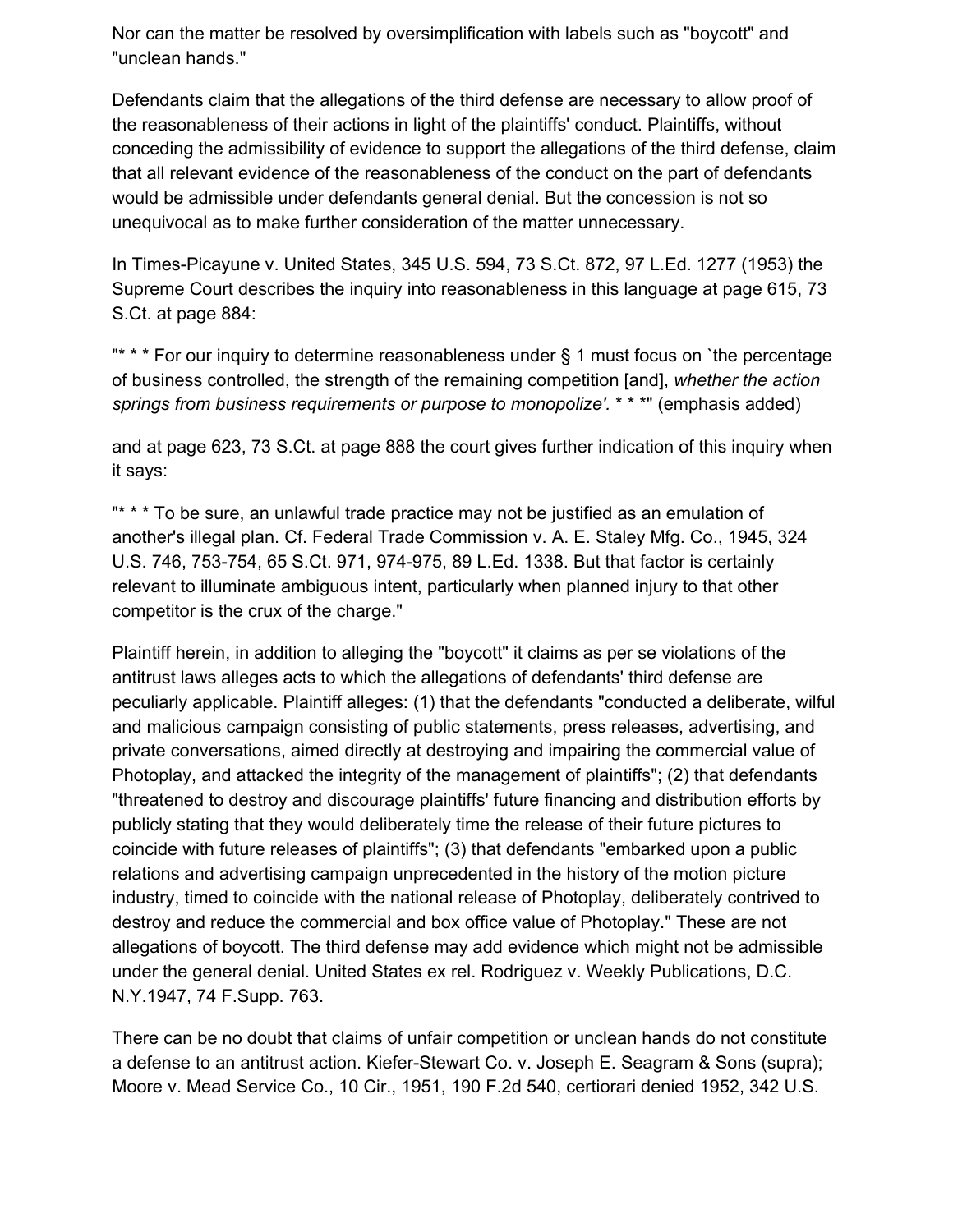902, 72 S.Ct. 920, 96 L.Ed. 675; Trebuhs Realty Co. v. News Syndicate Co., D.C.S.D.N.Y.1952, 107 F.Supp. 595; Interborough News Co. v. Curtis Pub. Co., D.C.S.D.N.Y.1952, 108 F.Supp. 768. If the third defense of defendants is offered to justify *illegal* conduct on their part it cannot stand. Neither should the defendants, because of unfortunate labeling, be foreclosed from showing that the acts which may be proved by the plaintiffs at the trial are not a boycott or otherwise illegal restraint of trade but rather legal and necessary to maintain competition in the market place. The court is persuaded by the logic of Judge Walsh in Affiliated Music Enterprises, Inc. v. Sesac, Inc., et al., D.C.S.D.N.Y.1955) 17 F.R.D. 509 at page 512 when he says:

"\* \* \* Where attempted proof of the subject matter alleged as a defense might be too remote for reception under a general denial, it is desirable that the defense be pleaded. The defendant protects itself from waiver. The plaintiff and the court gain by this greater specificity of defendant's pleading. Theirfeld v. Postman's Fifth Avenue Corp., D.C.S.D.N.Y.1941, 37 F.Supp. 958, 960; United States ex rel. Rodriguez v. Weekly Publications, Inc., D.C.S.D.N.Y.1947, 74 F.Supp. 763, 764. Cf. Chicago Great Western Ry. Co. v. Peeler, 8 Cir. 1944, 140 F.2d 865, 868."

In denying the motion to dismiss the third defense the court does however strike therein the word "unfair" at line 30, page 4 of the answer of defendant Paramount Pictures Corporation and at line 7, page 5 of the answer of Embassy Pictures Corporation. The court also strikes all of the language beginning at the last word "and" on line 22, page 6 and ending with the word "complaint" on line 25, page 6 of the answer of defendant Paramount Pictures Corporation. The same language being found in the answer of defendant Embassy Pictures Corporation beginning with the last word of line 30, page 6 and ending on line 3 page 7 it is likewise stricken.

Considering it in this manner we append to the third defense the appellation of the "defense of reasonableness."

## **MOTION TO STRIKE COUNTERCLAIM[6]**

Having determined the validity of the third defense as a "defense of reasonableness" the court now considers the counterclaim of the defendants. This consideration involves the determination of three possible or alleged bases for jurisdiction: (1) diversity of citizenship; (2) a Lanham Act cause of action

15[1](https://scholar.google.com/scholar_case?case=17143317080042269570&q=paramount+pictures&hl=en&as_sdt=6,33#p151)

\*151 for unfair competition; and (3) ancillary jurisdiction of a compulsory counterclaim.

# **(1) Diversity of Citizenship.**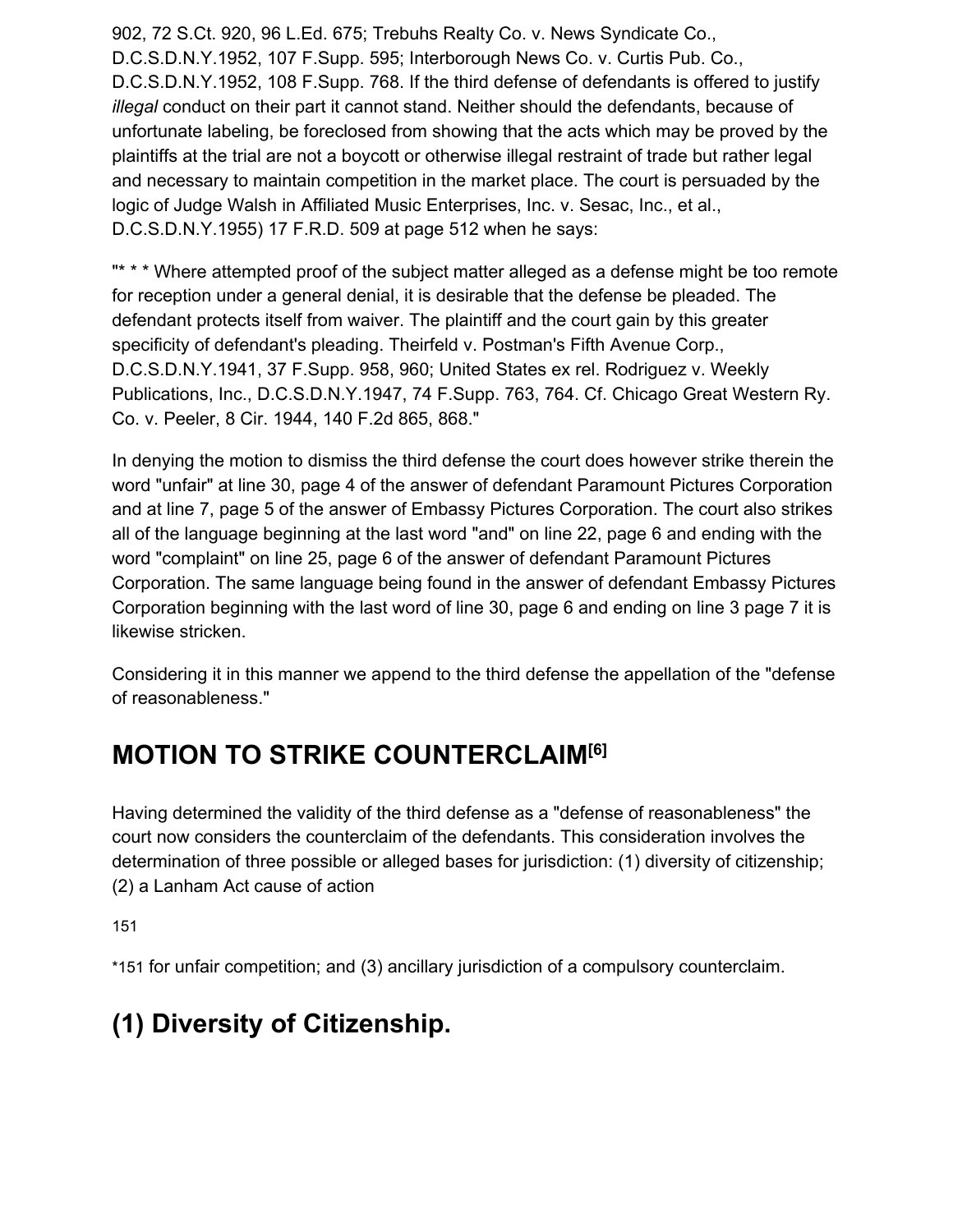Both parties concede the lack of independent jurisdiction of the cause of action alleged in defendants' counterclaim based upon diversity of citizenship.

# **(2) The claimed Lanham Act cause of action for unfair competition.**

Defendants claim that this court has jurisdiction of their counterclaim by reason that the Lanham Act, 15 U.S.C.A. Sections 1051-1127 creates a Federal Cause of action in cases of unfair competition affecting interstate commerce. More specifically defendants rely on Title 15 U.S.C.A. Section 1126(b), (h) and (i).[7]

Plaintiffs would limit the provisions of the Lanham Act to protection of unfair competition pendent to a trade mark, trade name or commercial name. Most certainly plaintiffs' position describes the most direct protection of the Lanham Act. But Section 1126(b) and (h) of Title 15 provide protection to foreign nationals whose country has a convention or treaty with the United States relating to (b) "trademarks, trade or commercial names, *or the repression of unfair competition"* (emphasis added) and (h) "effective protection *against unfair competition"* (emphasis added). In Section 1126(i) Congress extended the same protection "against unfair competition" to "Citizens or residents of the United States". The court finds therein no requirement of a pendent trade mark, trade name or commercial name. It is reasonable to assume that the Congress was, in fact, creating a separate action of unfair competition in interstate and foreign commerce for the protection of foreign nationals. To require citizens to add the requirement of a pendent trade mark, trade name or commercial name in order to receive the same protection against unfair competition extended to foreign nationals finds no support in the language of subsection (i). The Ninth Circuit has so held in Staufer, et al. v. Exley, 184 F.2d 962, at page 965 (1950), Judge Orr speaking for the court says:

"\* \* \* The ground of jurisdiction over the unfair competition alleged in the instant case is the exercise by Congress of its power to repress unfair competition which affects interstate commerce, through enactment of the Lanham Act and the granting of jurisdiction over actions arising under that Act in §§ 1137 and 1338(a) of Title 28. If the alleged unfair competition before us is purely local and did not affect interstate commerce, we then have to look for federal jurisdiction in § 1338(b) or in diversity of citizenship. But if the alleged unfair competition, though local in the sense that the defendant was transacting only intrastate business, nevertheless affected the plaintiffs' interstate business, the situation is otherwise."

If the *Staufer* case (supra) left any doubt, Pagliero v. Wallace China Co., 198 F.2d 339 (9th Cir. 1952) and Neal v. Thomas Organ Co., 325 F.2d 978 (9th Cir. 1963) cert. denied 379 U.S. 828, 85 S.Ct. 55, 13 L.Ed.2d 37, have resolved any doubt in the matter.

In the *Pagliero* case (supra) the court says 198 F.2d at 341: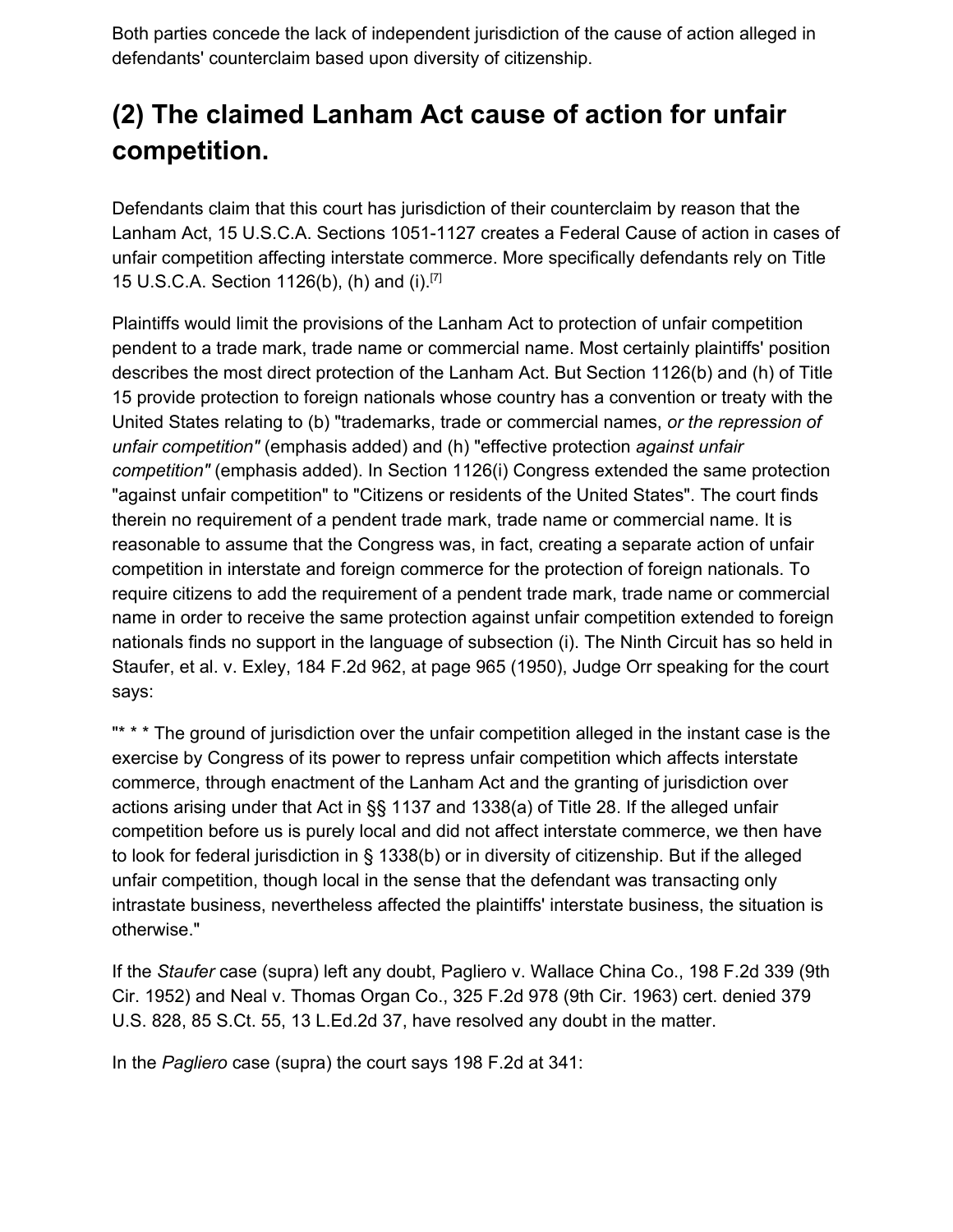"\* \* \* There is, however, an independent ground for federal jurisdiction in a case such as this involving, as it does, a `naked' claim of unfair competition."

And in *Neal* (supra) the court says at 325 F.2d page 983:

"\* \* \* In holding that under the Lanham Act (15 U.S.C.A. § 1126) there had been created a substantive federal law of unfair competition wherever interstate commerce was involved \* \* \*."

The authorities to the contrary<sup>[8]</sup> are not convincing in light of a reading of the applicable subsections of § 1126. Nothing therein indicates the necessity of ownership of a trade mark, trade name or commercial name to invoke the remedy given in subsection (h) for "effective protection against unfair competition." The statute clearly gives the right of action — then provides — that the remedies shall be the same (where appropriate) as the remedies for infringement of trade marks, i. e., injunction and/or damages.

The interest of the Congress is clearly spelled out in Section 1127 of Title 15 providing an intent "to protect persons engaged in such commerce against unfair competition."

The increasing ease of commercial intercourse between the states of our nation compels this court to assert its jurisdiction over a "purely unfair competition" action. To relegate a plaintiff, where interstate commerce is involved, to actions in 50 separate jurisdictions to obtain complete relief from claimed acts of unfair competition would be a departure from substantial justice this court is unwilling to undertake. Until the conflict between our Circuit and the 2nd, 3rd and 5th Circuits is resolved this court will hold that Title 15, Section 1126(b), (h) and (i) creates a cause of action for unfair competition (which affects interstate commerce), independent of any other ground of federal jurisdiction over subject matter or person.

## **(3) Ancillary jurisdiction of the counterclaim.**

A determination of ancillary jurisdiction in the counterclaim presented herein for consideration is whether or not it is permissive only or compulsory within the meaning of Rule 13(a) of the Federal Rules of Civil Procedure.

Federal Rules of Civil Procedure Rule 13(a) provides in its pertinent part:

"(a) Compulsory Counterclaims. A pleading shall state as a counterclaim any claim which at the time of serving the pleading the pleader has against any opposing party, if it arises out of this transaction or occurrence that is the subject matter of the opposing party's claim \* \* \*."

The test for the compulsory nature of a counterclaim is succinctly stated in Barron and Holtzoff Vol. 1A, Section 394. The test is four-fold and requires that the claim must: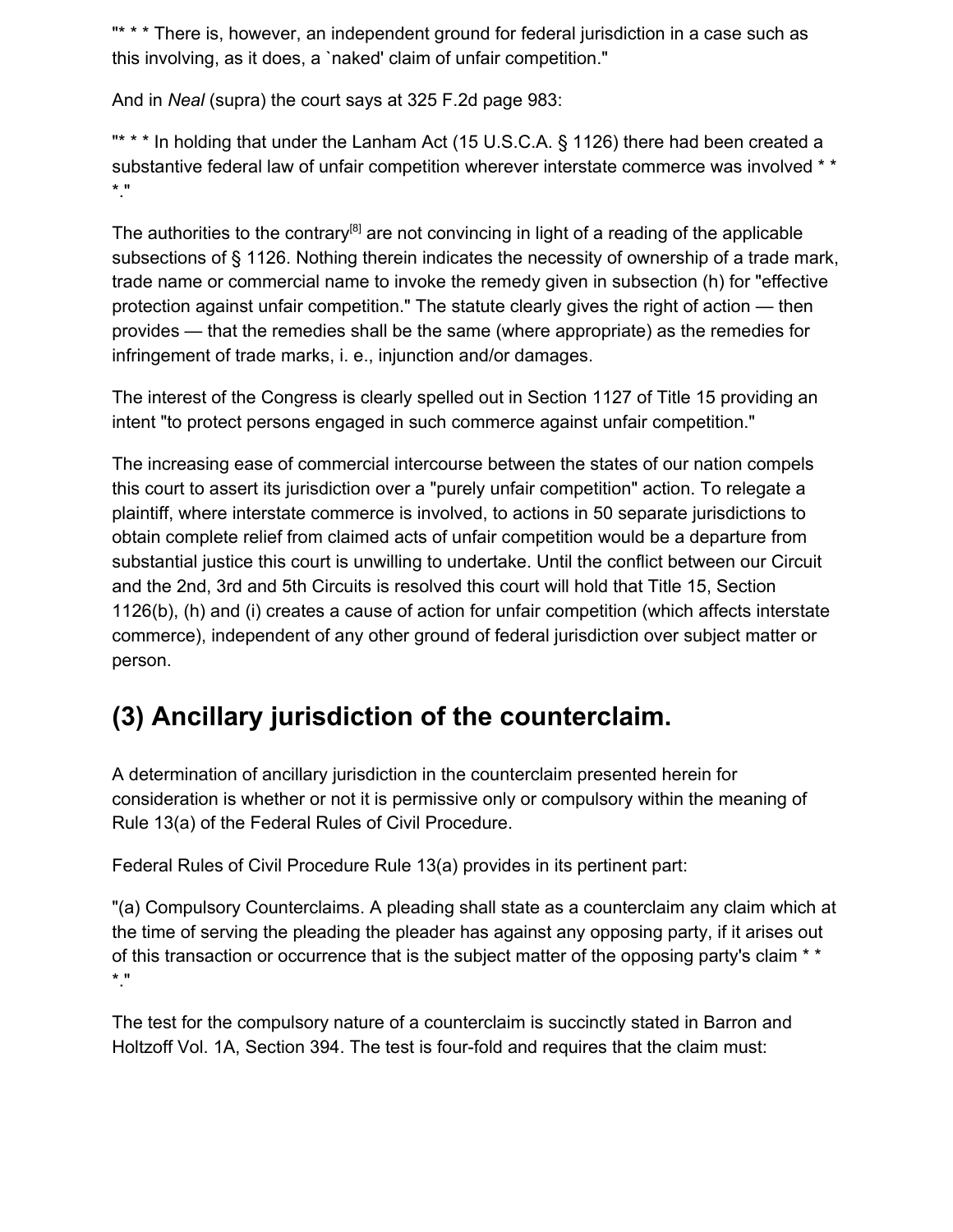"(1) Arise `out of the transaction or occurrence that is the subject matter of the opposing party's claim';

(2) be matured and owned by the pleader at the time he serves his pleading;

(3) not require for its adjudication the presence of third parties of whom the court cannot acquire jurisdiction; and (4) not have been, at the time the original action was commenced, the subject of another pending action."

There is no question in the instant case of the existence of tests (2), (3), and (4). We here are concerned only with the dispute as to the existence of subject matter which arises out of the transaction or occurrence which is the subject matter of plaintiff's claim.

Plaintiff brought this action alleging violation of the antitrust laws on the part of the defendants and would have us limit our inquiry into the "transaction or occurrence" to the limited issue. But the acts complained of by plaintiffs are those alleged acts of defendants which were committed in the connection with the marketing of defendants' production HARLOW in competition with plaintiffs' production HARLOW. Defendants' counterclaim complains of, among other things, those alleged acts of plaintiffs which were committed in connection with the marketing of plaintiffs' production HARLOW in competition with defendants' production HARLOW.

In defining "transaction" the Supreme Court gives it broad application in Moore v. N. Y. Cotton Exchange (1926) 270 U.S. 593, saying at page 610, 46 S.Ct. 367, at page 371, 70 L.Ed. 750:

"`Transaction' is a word of flexible meaning. It may comprehend a series of many occurrences, depending not so much upon the immediateness of their connection as upon their logical relationship. \* \* \* That they are not precisely identical, or that the counterclaim embraces additional allegations, \* \* \* does not matter. To hold otherwise would be to rob this branch of the rule of all serviceable meaning, since the facts relied upon by the plaintiff rarely, if ever, are, in all particulars, the same as those constituting the defendant's counterclaim \* \* \*"

In following, the "logical relationship" concept of the *Moore* case (supra) the courts have given liberal and broad construction to claims and counterclaims to determine whether they "arise out of the same transaction or occurrence." Union Paving Company v. Downer Corporation (9th Cir. 1960) 276 F.2d 468. See also, United Artists Corp. v. Masterpiece Productions (2 Cir. 1955) 221 F.2d 213, Lesnik v. Public Industrials Corporation (2 Cir. 1944) 144 F.2d 968, E. J. Korvette Co. v. Parker Pen Co. (D.C.N.Y.1955) 17 F.R.D. 267, S. P. A. Ricordi Officine Grafiche v. World Art Reproductions Co. (D.C.N.Y.1958) 22 F.R.D. 312. Plaintiffs rightly describe antitrust litigation as "one of the most complex species of litigation." But complexity cannot destroy logical relationship so as to relegate antitrust litigation to the sacred and awesome position of requiring the singular attention of judge or jury. The logical relationship of the claim and counterclaim is so clearly evident here that broad or liberal interpretation is largely a luxury of consideration and not decision.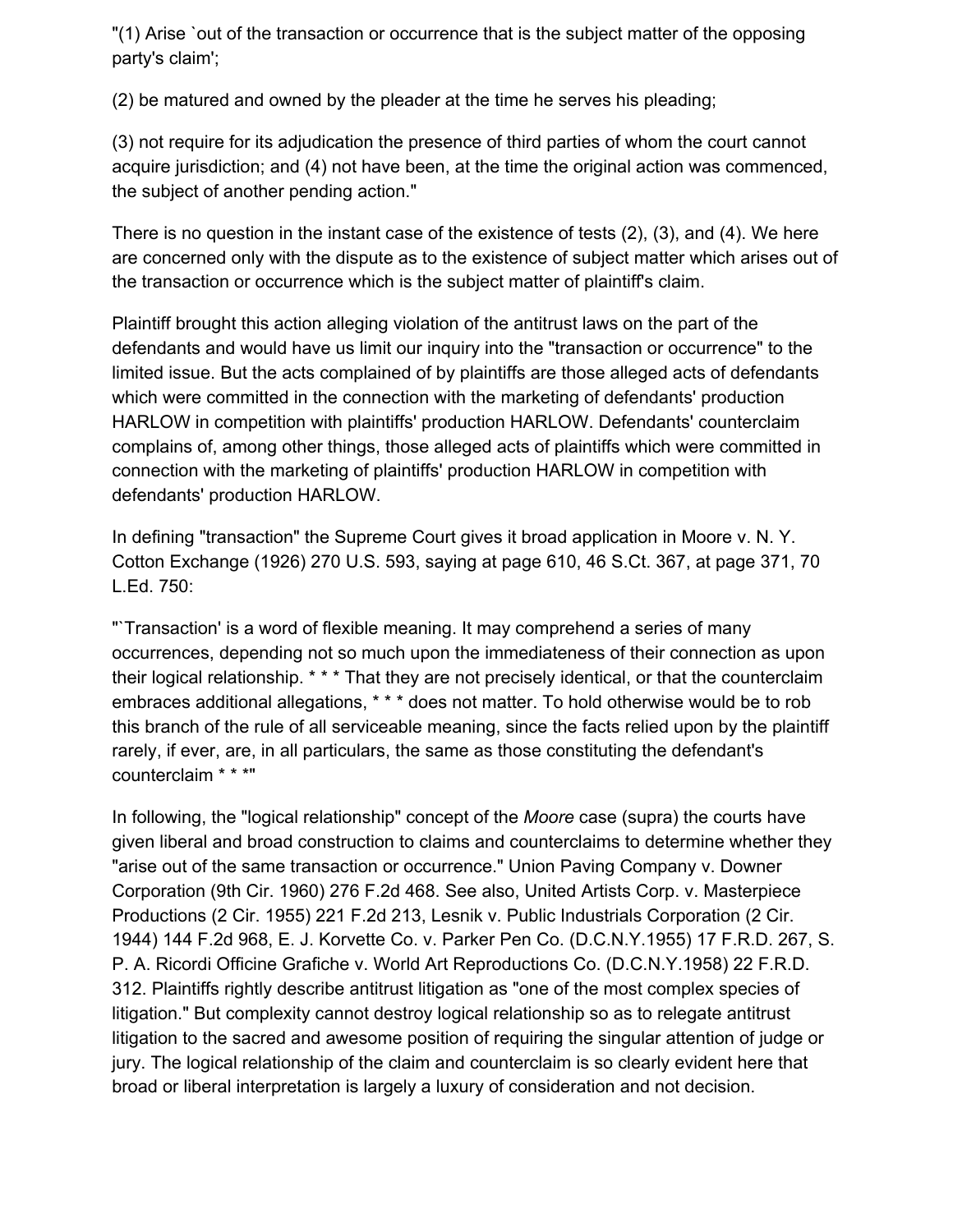The motion to dismiss defendants' counterclaim is denied.

If this be a pioneer effort to bring into direct focus and to clarify the position of purely unfair competition actions in a nation which will shortly be spanned in commercial intercourse in less than two hours then the court welcomes the opportunity. The tools to bring order to what now appears to be chaos are available. We need only the clarification of the Supreme Court to resolve the conflict between the circuits for full utilization of those tools.

With development of mass media capable of making one competitive act so universal, those who compete in a national or international market deserve to know with uniformity which of those acts will be termed "unfair."

#### **MOTION FOR SEPARATE TRIAL OF COUNTERCLAIMS**

The consideration of separate trials is governed by Federal Rules of Civil Procedure Rules 42(b). Having determined that the third defense may stand and that the counterclaim is proper under the theories herein set forth the court does not at this stage of the proceedings find that separate trial of the counterclaim will either further convenience, avoid prejudice or be conducive to expedition and economy. The motion is denied without prejudice to plaintiffs to renew the motion when any of the grounds therefor become more evident than they now appear.

# **MOTION FOR AN ENLARGEMENT OF TIME TO MOVE OR PLEAD TO COUNTERCLAIM**

The motion is granted and plaintiffs shall have until and including March 20, 1967, within which to move or otherwise plead to the counterclaims of the defendants.

[1] Rule 12(f) of the Federal Rules of Civil Procedure provides in its pertinent part: "(f) Motion to Strike. Upon motion made by a party \* \* \* the court may order stricken from any pleading any insufficient defense \* \* \*."

[2] Rule 12(b) (1) of the Federal Rules of Civil Procedure provides in its pertinent part: "(b) How presented. Every defense, in law or fact, to a claim for relief in any pleading, whether a claim, counterclaim, \* \* \* shall be asserted in the responsive pleading \* \* \* except that the following defenses may \* \* \* be made by motion: (1) lack of jurisdiction over the subject matter, \* \* \*."

[3] Rule 42(b) of the Federal Rules of Civil Procedure provides in its pertinent part: "(b) Separate Trials. The court, in furtherance of convenience or to avoid prejudice \*\*\* may order a separate trial of any \*\*\* counterclaim \*\*\*."

[4] Rule 6(b) of the Federal Rules of Civil Procedure provides in its pertinent part: "(b) Enlargement. When by these rules \* \* \* an act is required or allowed to be done at or within a specified time, the court for cause shown may at any time in its discretion (1) \* \* \* order the period enlarged if request therefor is made before the expiration of the period originally prescribed \* \* \*."

[5] Defendant Paramount Pictures Corporation alleges in its third defense:

*Third Defense*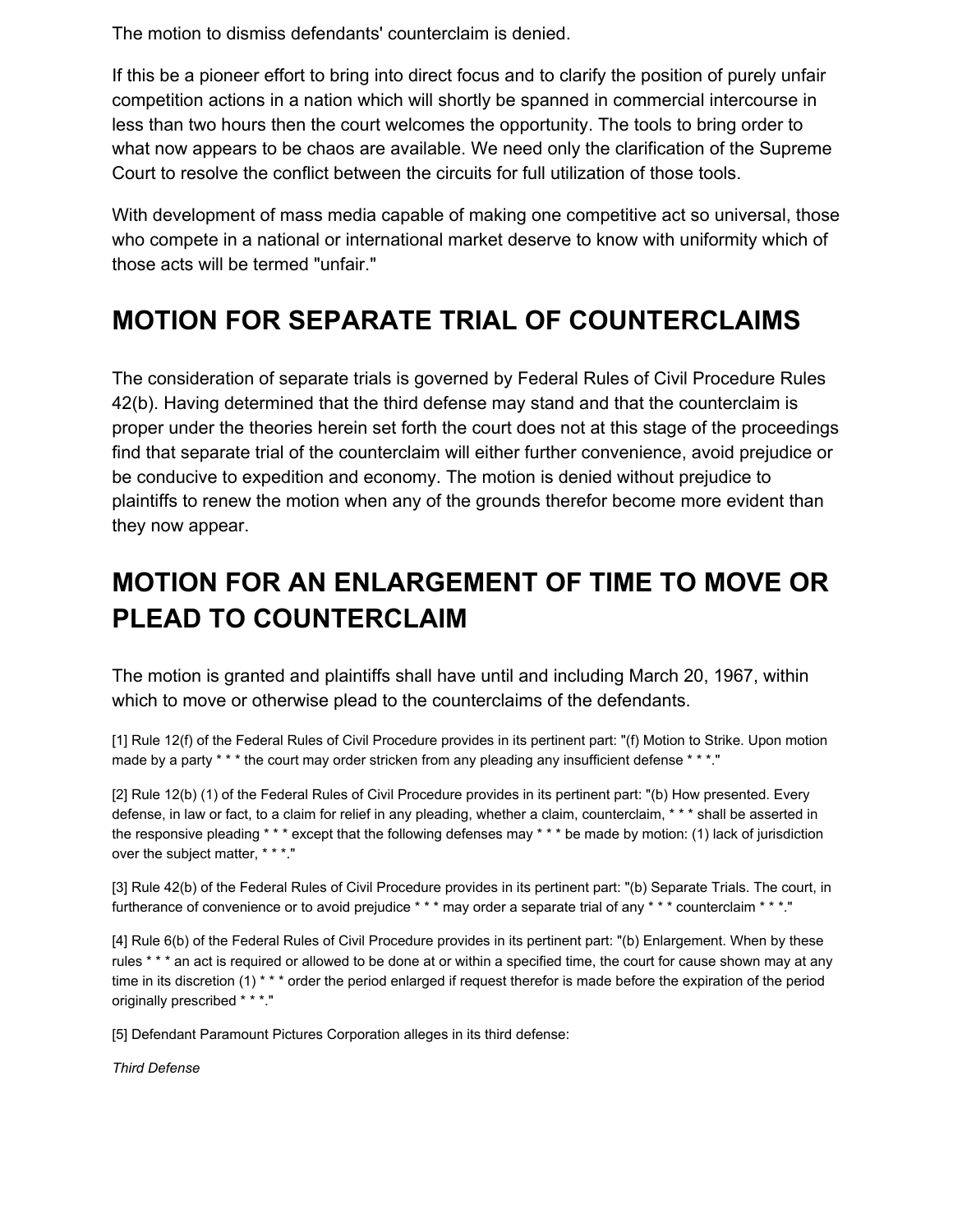"Plaintiffs and Electronovision Productions, Inc., a corporation organized and existing under the laws of New York, with its principal place of business in the City of Los Angeles, California, well knowing the previous plans of defendants to produce for release in the early summer of 1965 a major and expensive motion picture with the title "Harlow," based upon the life of Jean Harlow and with Carroll Baker assigned the leading role portraying Jean Harlow, combined, conspired and agreed to engage in unfair competition as follows:

(a) To finance, produce, and distribute to motion picture theatres in the United States, Canada and elsewhere, an inferior and quickly made Electronovision "Harlow";

(b) To release the Electronovision "Harlow" a short time in advance of the release of defendants' major and expensive motion picture "Harlow";

(c) To appropriate to themselves the effects of the large volume of prerelease publicity concerning defendants' "Harlow" which defendants at great time and expense had created;

(d) To confuse and mislead the motion picture-going public into believing that the Electronovision "Harlow" was the motion picture "Harlow" which defendants had announced, publicized and upon which defendants had expended great time and expense in necessary preproduction arrangements;

(e) To refrain from taking reasonable steps to distinguish the Electronovision "Harlow" from defendants' production by title, leading lady, advertising, publicity and other characteristics;

(f) Unfairly to prejudice the success of defendants' motion picture "Harlow" by attempting to induce operators of motion picture theatres to exhibit the Electronovision "Harlow" before the general release of defendants' motion picture "Harlow";

(g) To attempt to intimidate and threaten operators of motion picture theatres into not exercising their independent business judgment to exhibit defendants' production of "Harlow" to the exclusion of the Electronovision "Harlow";

(h) To threaten operators of motion picture theatres with expensive lawsuits if they did not license and exhibit the Electronovision "Harlow" before exhibiting defendants' motion picture "Harlow";

(i) To attempt to prevent defendants and motion picture theatre operators from exercising their rights of free speech under the First Amendment to the Constitution of the United States of America with respect to comments upon plaintiffs' methods of doing business with respect to the Electronovision "Harlow";

(j) To engage in unfair and misleading advertising with respect to the Electronovision "Harlow"; and

(k) To attempt to use the antitrust laws of the United States and threats of litigation to force the Electronovision "Harlow" upon operators of motion picture threatres and the public.

Plaintiffs did the things they combined, conspired and agreed to do to the damage and injury of defendants and said plaintiffs are barred by said illegal conduct and unclean hands from asserting the violations of law referred to in the complaint."

The allegations of Embassy Pictures Corporation are so substantially identical that repetition would serve no useful purpose.

[6] Defendant Paramount Pictures Corporation alleges in its counterclaim:

#### *Counterclaim*

"1. Plaintiff, Magna Pictures Corporation, is a corporation, which Paramount alleges, on information and belief, is organized and existing under the laws of the State of Delaware.

2. Plaintiff, Magna Pictures Distribution Corporation, is a corporation organized and existing under the laws of the State of California.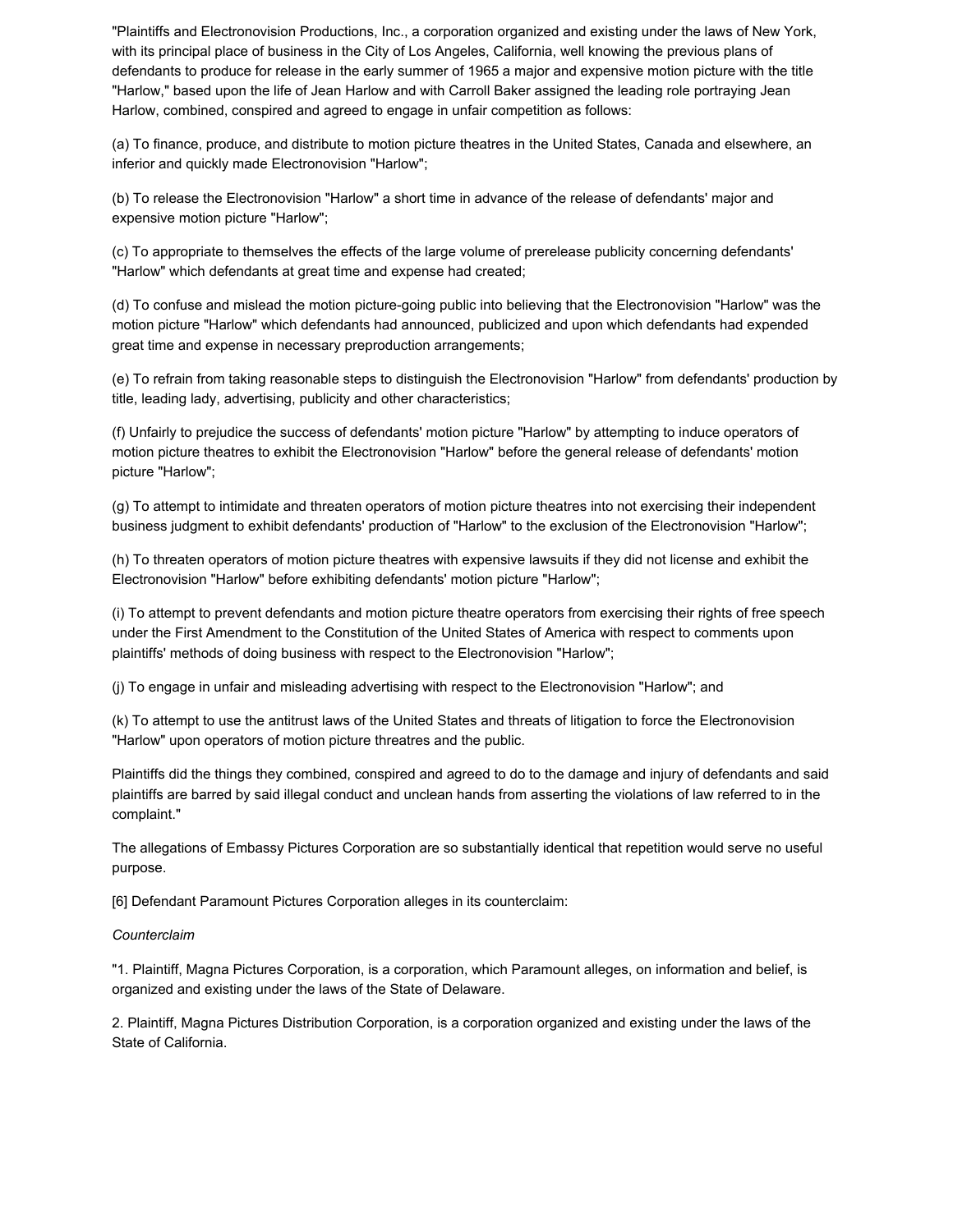3. Defendant, Paramount Pictures Corporation, is a corporation organized and existing under the laws of the State of New York.

4. Electronovision Productions, Inc. is a corporation organized and existing under the laws of the State of New York and transacts business within the State of California. It is joined as a counterdefendant pursuant to Rule 13(h) of the Federal Rules of Civil Procedure. Its joinder is required for the granting of complete relief.

5. The matter in controversy with respect to this counterclaim, exclusive of interest and costs, exceeds \$10,000.

6. Plaintiffs and Electronovision Productions, Inc. at some time commencing in or about October, 1964, combined, conspired and agreed to engage in unfair competition with respect to defendants' projected release of a major and expensive motion picture based upon the life of Jean Harlow, which motion picture was set to be released in or about June of 1965.

7. The terms of said combination, conspiracy and agreement were as follows:

(a) To finance, produce, and distribute to motion picture theatres in the United States, Canada and elsewhere, an inferior and quickly made Electronovision "Harlow";

(b) To release the Electronovision "Harlow" a short time in advance of the release of defendants' major and expensive motion picture "Harlow";

(c) To appropriate to themselves the effects of the large volume of prerelease publicity concerning defendants' "Harlow" which defendants at great time and expense had created;

(d) To confuse and mislead the motion picture-going public into believing that the Electronovision "Harlow" was the motion picture "Harlow" which defendants had announced, publicized and upon which defendants had expended great time and expense in necessary preproduction arrangements;

(e) To refrain from taking reasonable steps to distinguish the Electronovision "Harlow" production from defendants' production by title, leading lady, advertising, publicity and other characteristics;

(f) Unfairly to prejudice the success of defendants' motion picture "Harlow" by attempting to induce operators of motion picture theatres to exhibit the Electronovision "Harlow" before the general release of defendants' motion picture "Harlow";

(g) To attempt to intimidate and threaten operators of motion picture theatres against exercising their independent business judgment to exhibit defendants' production of "Harlow" to the exclusion of the Electronovision "Harlow";

(h) To threaten operators of motion picture theatres with expensive lawsuits if they did not license and exhibit the Electronovision "Harlow" before exhibiting defendants' motion picture "Harlow";

(i) To attempt to prevent defendants and motion picture theatre operators from exercising their rights of free speech under the First Amendment to the Constitution of the United States of America with respect to comments upon counter-defendants' methods of doing business with respect to the Electronovision "Harlow";

(j) To engage in unfair and misleading advertising with respect to the Electronovision "Harlow"; and

(k) To attempt to use the antitrust laws of the United States and threats of litigation to force the Electronovision "Harlow" upon operators of motion picture theatres and the public.

8. Counterdefendants thereafter did the things they combined, conspired and agreed to do.

9. As a result of said combination, conspiracy and agreement, Paramount suffered serious and extensive damage in that it was obliged to expend extra sums of money for advertising to attempt to alleviate the confusion caused by plaintiffs' conduct and suffered and will suffer further damage in loss of film rentals caused as a result of the aforesaid acts of plaintiffs.

10. Paramount cannot now state precisely the amount of damages which it will sustain as a result of counter-defendants' unfair competition but believes that the amount of said damages will be in excess of \$1,000,000